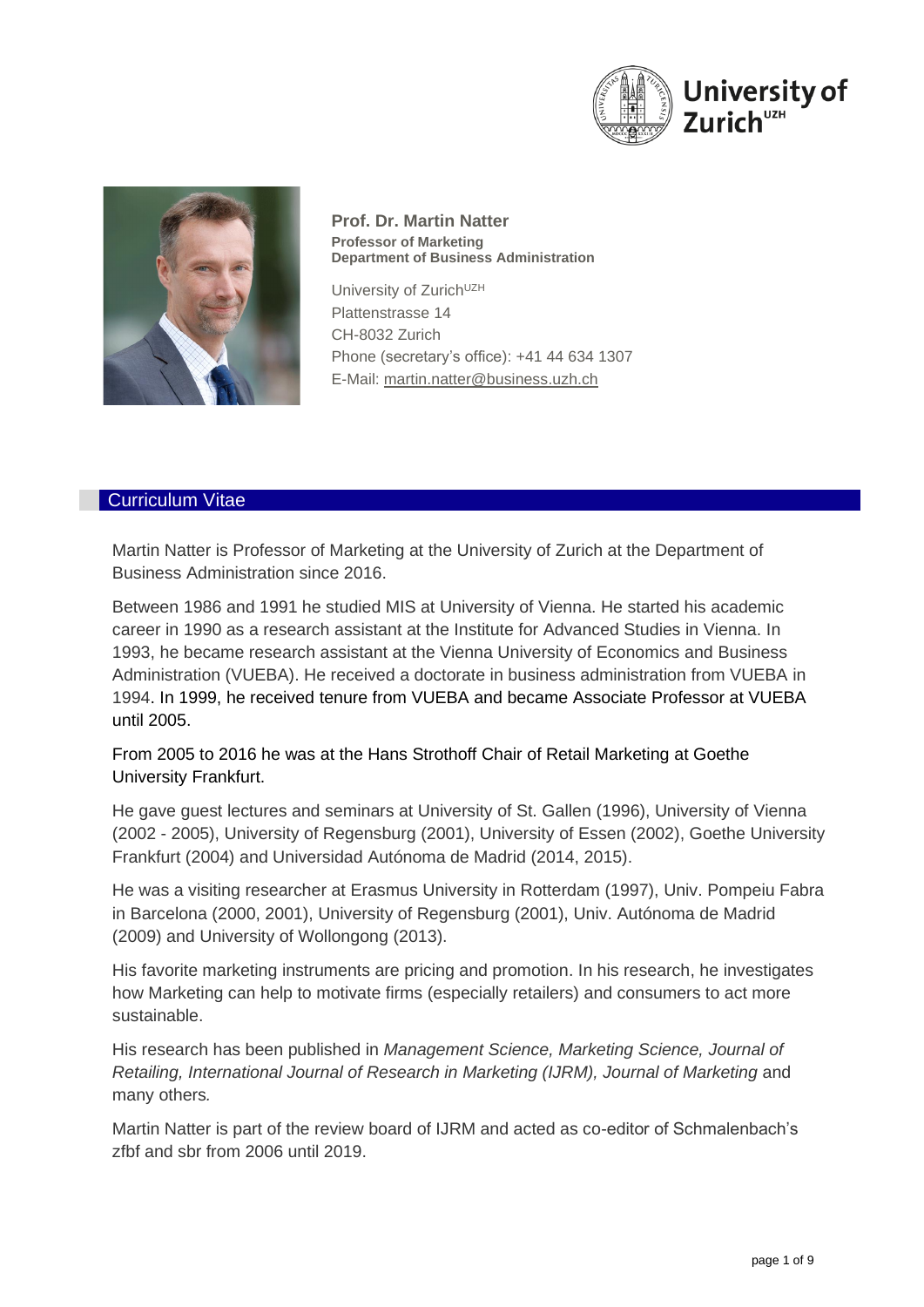He has participated in numerous research projects. Most recently (2020) he gained an SNF project on Sustainability and Food Waste. In July 2018, he joined the [University Research](https://www.socialnetworks.uzh.ch/en.html)  [Priority Program \(URPP\) on Social Networks,](https://www.socialnetworks.uzh.ch/en.html) one of the University of Zurich's current excellent research priority programs, as Co-Director. This interdisciplinary program examines relationships between social structures and marketing interventions.

He is furthermore a member of the [Marketing Group Zurich](https://www.marketing-group-zurich.com/) as well as a participant of [The Piik,](http://www.thepiik.com/) an initiative of René Algesheimer that brings together leading Swiss companies and an international group of researchers to advance knowledge in the area of Digital Marketing

Martin Natter has received numerous awards such as the Senator Wilfling Research Award (1999), the VUEBA best paper award of the city of Vienna (2000) and the VHB best-paper award (2009). His research was nominated three times for the ISMS/MSI G. Lilien Practice Prize Final (2005, 2006, 2014) which he won in 2014. In 2018 he won the Emerald Literati Award for the best paper in the *European Journal of Marketing*. Several of his doctoral students received best dissertation prizes or were nominated for best dissertation prizes (Ju-Young Kim, Salome Nies, Jochen Reiner, Ana-Marija Ozimec, Andreas Mild).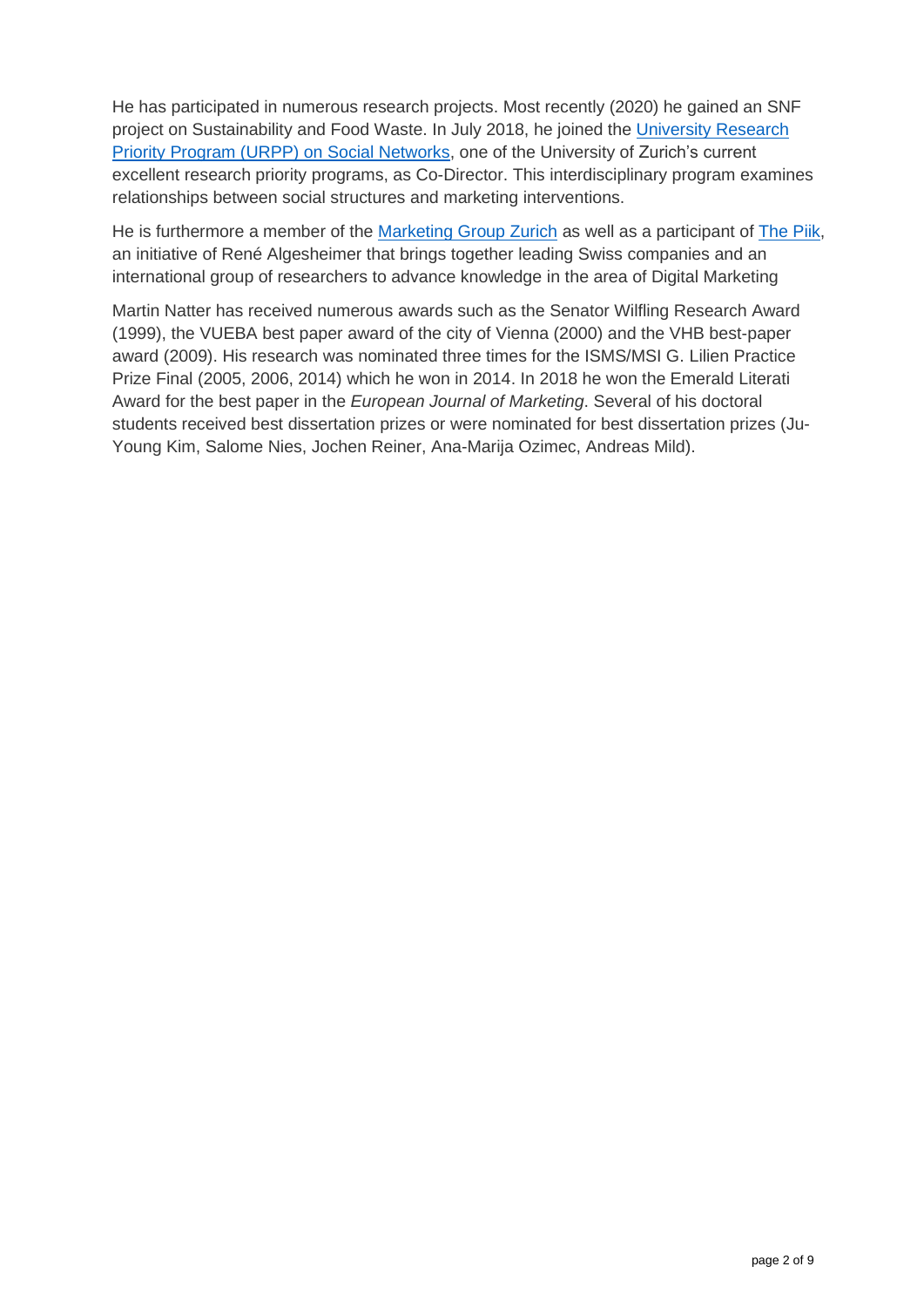## Research Interests

## **Pricing and Promotion**

Investigation of the design of participative pricing mechanisms (PPM) like pay-whatyou want and others. Dynamic pricing and promotion strategies.

#### **Sustainability and Behavioral Change**

How can consumers and retailers be motivated to reduce their food waste or to reduce their CO2 footprint?

**Social Influence and Values**

Better understanding the interactions between social influence, values, choice architectures and consumers' decisions.

# Education and Employment

| 2016 - today | Professor of Marketing, University of Zurich                                  |
|--------------|-------------------------------------------------------------------------------|
| 2005 - 2016  | Strothoff-Chair of Retailing, Goethe-University Frankfurt                     |
| 1999 - 2005  | Associate Prof. for business administration at Vienna University of Economics |
|              | and Business Administration (VUEB)                                            |
| 1999         | 17.03.1999, Habilitation at VUEB ("Lehrbefugnis" für BWL)                     |
| 1993 - 1999  | Research assistant at the Vienna University of Economics and Business         |
|              | Administration (VUEB), Austria (Prof. Alfred Taudes)                          |
| 1994         | 15.12.1994, Promotion Dr. rer. soc. oec. at VUEB                              |
| 1990 - 1993  | Research assistant at the Institute for Advanced Studies, Vienna, Austria     |
|              | (Prof. Harald Hruschka)                                                       |
| 1991         | 02.07.1991 Magister rer. soc. oec.                                            |
| 1986 - 1991  | Master studies in MIS at University of Vienna                                 |

## Prizes and Nominations

| 2018 | Emerald Literati Award for Excellence - Outstanding Paper |  |
|------|-----------------------------------------------------------|--|
|      | (European Journal of Marketing)                           |  |

- 2016 Finalist EHI Wissenschaftspreis (Cooperations Business & Science)
- 2014 Winner Gary Lilien ISMS-MSI Practice Prize
- 2011 Finalist best MSI paper
- 2009 VHB Best-Paper Award
- 2009 Finalist MSI H. Paul Root Award
- 2009 Best Paper Kommission Marketing (Germany)
- 2008 Best Paper Kommission Marketing (Germany)
- 2006 Finalist Lilien ISMS-MSI Practice Prize
- 2006 Semifinale Franz Edelman Award
- 2006 Finalist Houska Prize
- 2005 Finalist Lilien ISMS-MSI Practice Prize
- 2000 2 2<sup>nd</sup> WU-Best Paper Award of the City of Vienna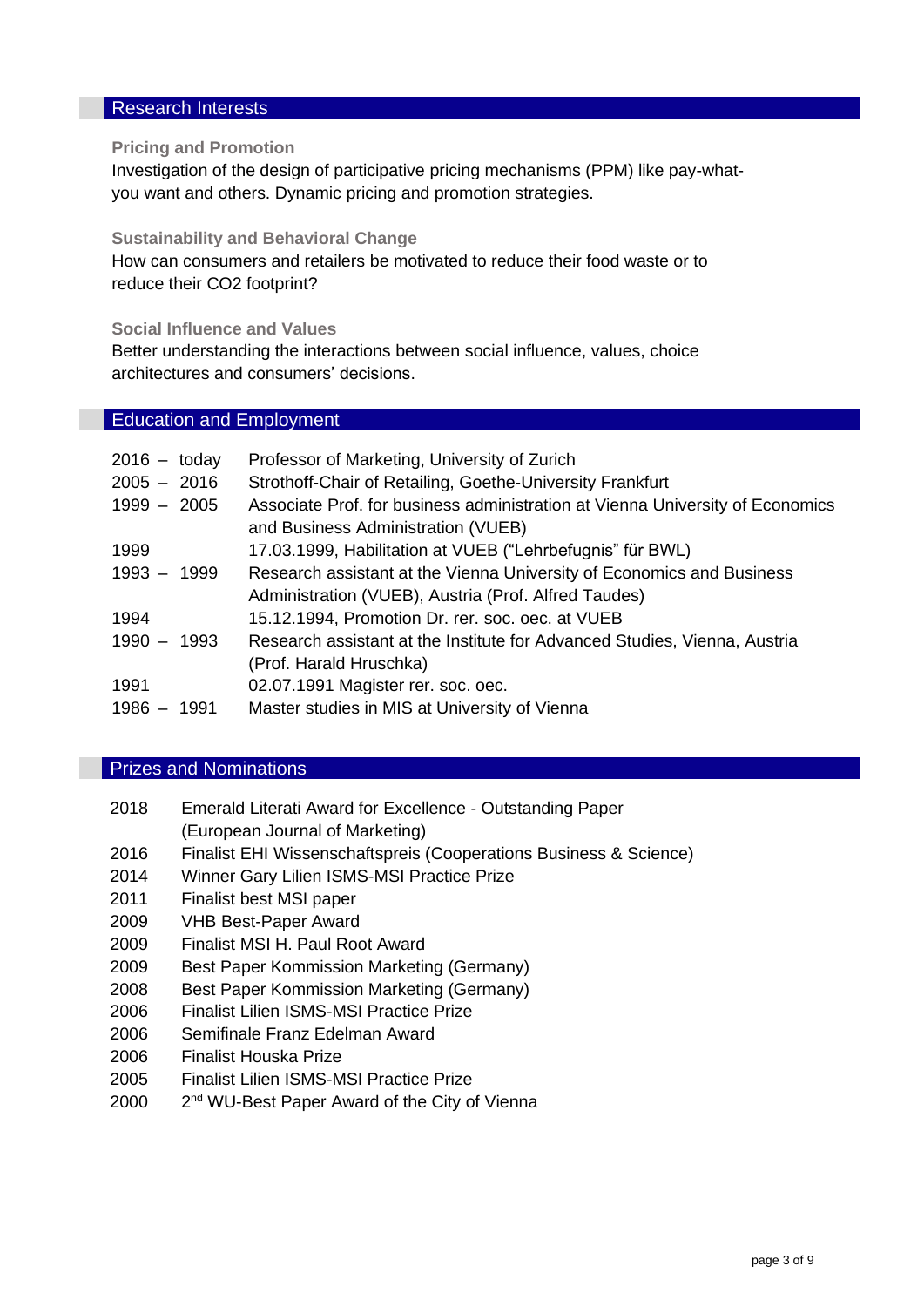#### Teaching (selection from more than 100 courses)

Martin Natter has held a broad variety of marketing classes covering topics such as:

- Marketing
- Marketing Engineering
- Retailing
- Pricing
- Brand Equity Management
- Advanced Research Methods

# Reviewing Activities

| Review board           | International Journal of Research in Marketing                                                                                                                                                                                                                                                                                                                            |
|------------------------|---------------------------------------------------------------------------------------------------------------------------------------------------------------------------------------------------------------------------------------------------------------------------------------------------------------------------------------------------------------------------|
| Ad hoc reviewer        | Marketing Science, Management Science, Journal of Marketing,<br>Journal of Marketing Research, Marketing Letters, European Journal<br>of Marketing, European Journal of Operational Research, Journal of<br>Business Research, Journal of Product Innovation Management,<br>Production and Operations Management, Electronic Commerce<br><b>Research and Applications</b> |
| Reviewer<br>(projects) | ONB, SNF, DFG                                                                                                                                                                                                                                                                                                                                                             |
| Editor                 | In 2015, he has served as a guest editor for the Special Issue on Free<br>Market Payments in Journal of Socio-Economics / Journal of Behavioral                                                                                                                                                                                                                           |

# Refereed Journal Publications (bold: VHB-Journal Classification A and A+)

- 1. Wamsler, Julia / Vuckovac, Denis / Natter, Martin / Ilic, Alexander (2022): "Live shopping promotions: which categories should a retailer discount to shoppers already in the store?", *OR Spectrum,* [Science Direct Weblink to Article](https://link.springer.com/article/10.1007/s00291-022-00685-w)
- 2. Tipaldi, Petra / Natter, Martin (2022): "Older adults' decisions on smart home systems: Better put an age tag on it!", *Psychology & Marketing*, (June 2022), 1-15, [Science Direct](https://onlinelibrary.wiley.com/doi/10.1002/mar.21698)  [Weblink to Article](https://onlinelibrary.wiley.com/doi/10.1002/mar.21698)
- 3. Wamsler, Julia / Natter, Martin / Algesheimer, René (2022): "Transitioning to Dynamic Prices: Should Pricing Authority Remain with the Company or be Delegated to the Service Employees Instead?", *Journal of Business Research*, Vol. 139 (February 2022), 1476-1488, [Science Direct Weblink to Article](https://www.sciencedirect.com/science/article/pii/S0148296321007943)
- 4. Brünner, Tobias / Reiner, Jochen / Natter, Martin / Skiera, Bernd (2019): "Prospect theory in a dynamic game: Theory and evidence from online pay-per-bid Auctions», *Journal of Economic Behavior and Organization*, Vol. 164 (August 2019), 215-234, [Science Direct](https://www.sciencedirect.com/science/article/pii/S0167268119301842?dgcid=author)  [Weblink to Article](https://www.sciencedirect.com/science/article/pii/S0167268119301842?dgcid=author)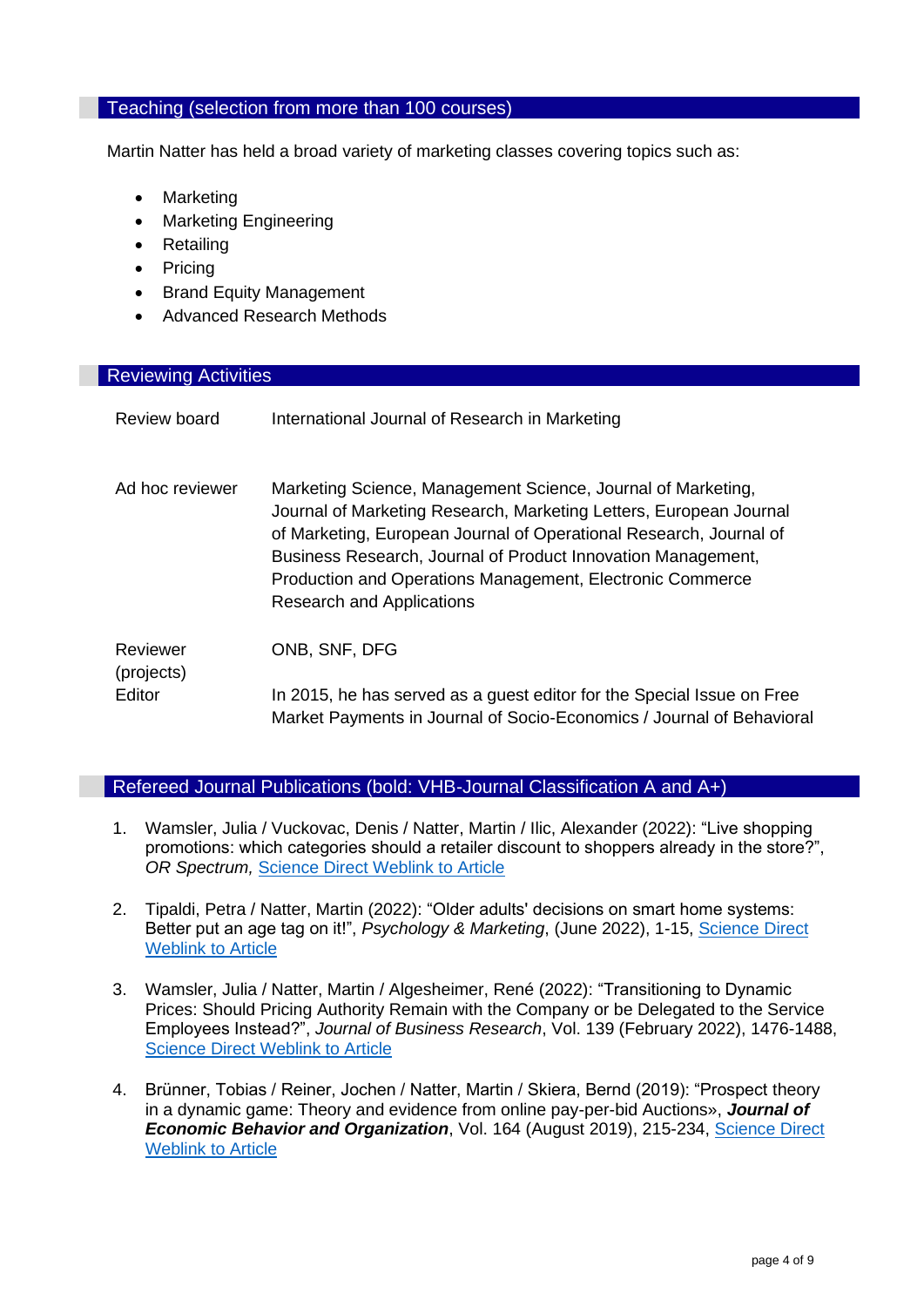- 5. Blessing, Gerald / Natter, Martin (2019): "Do Mystery Shoppers Really Predict Customer Satisfaction and Sales Performance?", *Journal of Retailing,* Vol. 95 (3), 47-62, *[Science](https://www.sciencedirect.com/science/article/pii/S0022435919300211)  [Direct Weblink to Article](https://www.sciencedirect.com/science/article/pii/S0022435919300211)*.
- 6. Drechsler, Salome / Leeflang, Peter S.H. / Bijmolt, Tammo H.A. / Natter, Martin (2017): "Multi-unit price promotions and their impact on purchase decisions and sales", *European Journal of Marketing*, Vol. 51 (5/6), 1049-1074.
- 7. Kostyra, Daniel S. / Reiner, Jochen / Natter, Martin / Klapper, Daniel (2016): "Decomposing the Effects of Online Customer Reviews on Brand, Price and Product Attributes", **International Journal of Research in Marketing**, Special Issue: Branding in a Digitally Empowering World, Vol. 33 (1), 11-26.
- 8. Natter, Martin / Ozimec, Ana-Marija / Kim, Ju-Young (2015): "ECO: Entega's Profitable New Customer Acquisition on Online Price Comparison Sites", *Marketing Science*, Vol. 34 (6), 789-803.
- 9. Natter, Martin / Kaufmann, Katharina (2015): "Voluntary Market Payments: Underlying Motives, Success Drivers and Success Potentials", *Journal of Behavioral and Experimental Economics*, Vol. 57 (C), 149-157.
- 10. Kim, Ju-Young / Brünner, Tobias / Skiera, Bernd / Natter, Martin (2014): "A Comparison of Different Pay-per-Bid Auction Formats", *International Journal of Research in Marketing*, Vol. 31 (4), 368-379.
- 11. Kim, Ju-Young / Natter, Martin / Spann, Martin (2014): "Sampling, Discounts or Pay-What-You-Want: Two Field Experiments", *International Journal of Research in Marketing,* Vol. 31 (3), 327-334.
- 12. Reiner, Jochen / Natter, Martin / Skiera, Bernd (2014): "The Impact of Buy-Now Features in Pay-per-Bid Auctions", *Journal of Management Information Systems*, Vol. 31 (2), 77-104.
- 13. Drechsler, Wenzel / Natter, Martin / Leeflang, Peter S.H. (2013): "Improving Marketing's Contribution to New Product Development", *Journal of Product Innovation Management*, Vol. 30 (2), 298-315.
- 14. Nies, Salome / Natter, Martin (2012): "Does Private Label Quality Influence Consumers' Decision on Where to Shop?", *Psychology & Marketing*, Vol. 29 (4), 279-292.
- 15. Drechsler, Wenzel / Natter, Martin (2012): "Understanding a Firm's Openness Decisions in Innovation", *Journal of Business Research*, Vol. 65 (3), 438-445.
- 16. Verhoef, Peter C. / Leeflang, Peter S.H. / Reiner, Jochen / Natter, Martin / Baker, William / Grinstein, Amir / Gustafsson, Anders / Morrison, Pamela / Saunders, John (2011): "A Cross-National Investigation into the Marketing Department's Influence within the Firm: Towards Initial Empirical Generalizations", *Journal of International Marketing*, Vol. 19 (3), 59-86.
- 17. Drechsler, Wenzel / Natter, Martin (2011): "Do Price Charts Provided by Online Shopbots Influence Price Expectations and Purchase Timing Decisions?", *Journal of Interactive Marketing*, Vol. 25 (2), 95-109.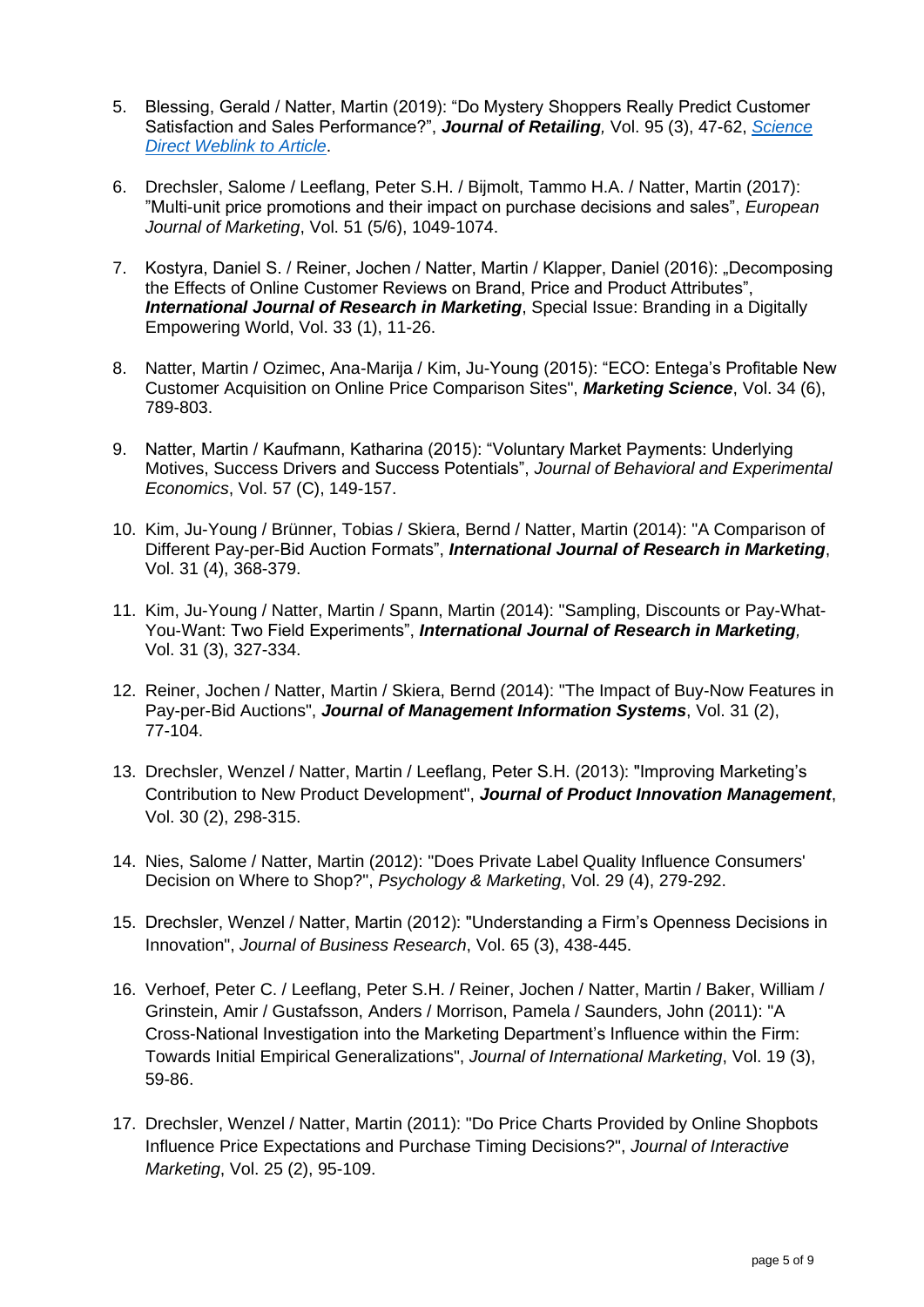- 18. Cornelius, Britta / Wagner, Udo / Natter, Martin (2010): "Managerial Applicability of Graphical Formats to Support Positioning Decisions", *Journal für Betriebswirtschaft*, Vol. 60 (3), 167-201.
- 19. Ozimec, Ana-Marija / Natter, Martin / Reutterer, Thomas (2010): "GIS-Based Marketing Decisions: Effects of Alternative Visualizations on Decision Quality", *Journal of Marketing*, Vol. 74 (6), 94-110.
- 20. Nies, Salome / Natter, Martin (2010): "Are Private Label Users Attractive Targets for Retailer Coupons?", *International Journal of Research in Marketing*, Vol. 27 (3), 281- 291.
- 21. Faure, Corinne / Natter, Martin (2010): "New Metrics for Evaluating Preference Maps", *International Journal of Research in Marketing*, Vol. 27 (3), 261-270.
- 22. Kim, Ju-Young / Natter, Martin / Spann, Martin (2010): "Kish Where Customers Pay as THEY Wish", *Review of Marketing Science*, Vol. 8 (2), Article 3.
- 23. Cornelius, Britta / Natter, Martin / Faure, Corinne (2010): "How Storefront Displays Influence Retail Store Image", *Journal of Retailing and Consumer Services,* Vol. 17 (2), 143-151.
- 24. Kim, Ju-Young / Natter, Martin / Spann, Martin (2009): "Pay-What-You-Want A New Participative Pricing Mechanism", *Journal of Marketing*, Vol. 73 (1), 44-58.
- 25. Mild, Andreas / Natter, Martin / Reutterer, Thomas / Taudes, Alfred / Wöckl, Jürgen (2009): "Retail Revenue Management", *European Retail Research,* Vol. 23 (2), 89-106.
- 26. Natter, Martin / Reutterer, Thomas / Mild, Andreas (2014): "Dynamic Pricing Support Systems for DIY Retailers - A Case Study from Austria", *GfK Marketing Intelligence Review*, Vol. 1 (1), 46-53.
- 27. Reiner, Gerald / Natter, Martin / Drechsler, Wenzel (2009): "Life Cycle Profit Reducing Supply Risks by Integrated Demand Management", *Technology Analysis and Strategic Management*, Vol. 21 (5), 653-664.
- 28. Natter, Martin / Mild, Andreas / Wagner, Udo / Taudes, Alfred (2008): "Planning New Tariffs at tele.ring - the Application and Impact of an Integrated Segmentation, Targeting and Positioning Tool", *Marketing Science*, Vol. 27 (4), 600-609.
- 29. Natter, Martin / Reutterer, Thomas / Mild, Andreas / Taudes, Alfred (2007): "An Assortment-Wide Decision-Support System for Dynamic Pricing and Promotion Planning in DIY Retailing", *Marketing Science*, Vol. 26 (4), 576-583.
- 30. Reiner, Gerald / Natter, Martin (2007): "An Encompassing View on Markdown Pricing Strategies: An Analysis of the Austrian Mobile Phone Market", *OR Spectrum*, Special Issue Revenue Management, Vol. 29 (1), 173-192.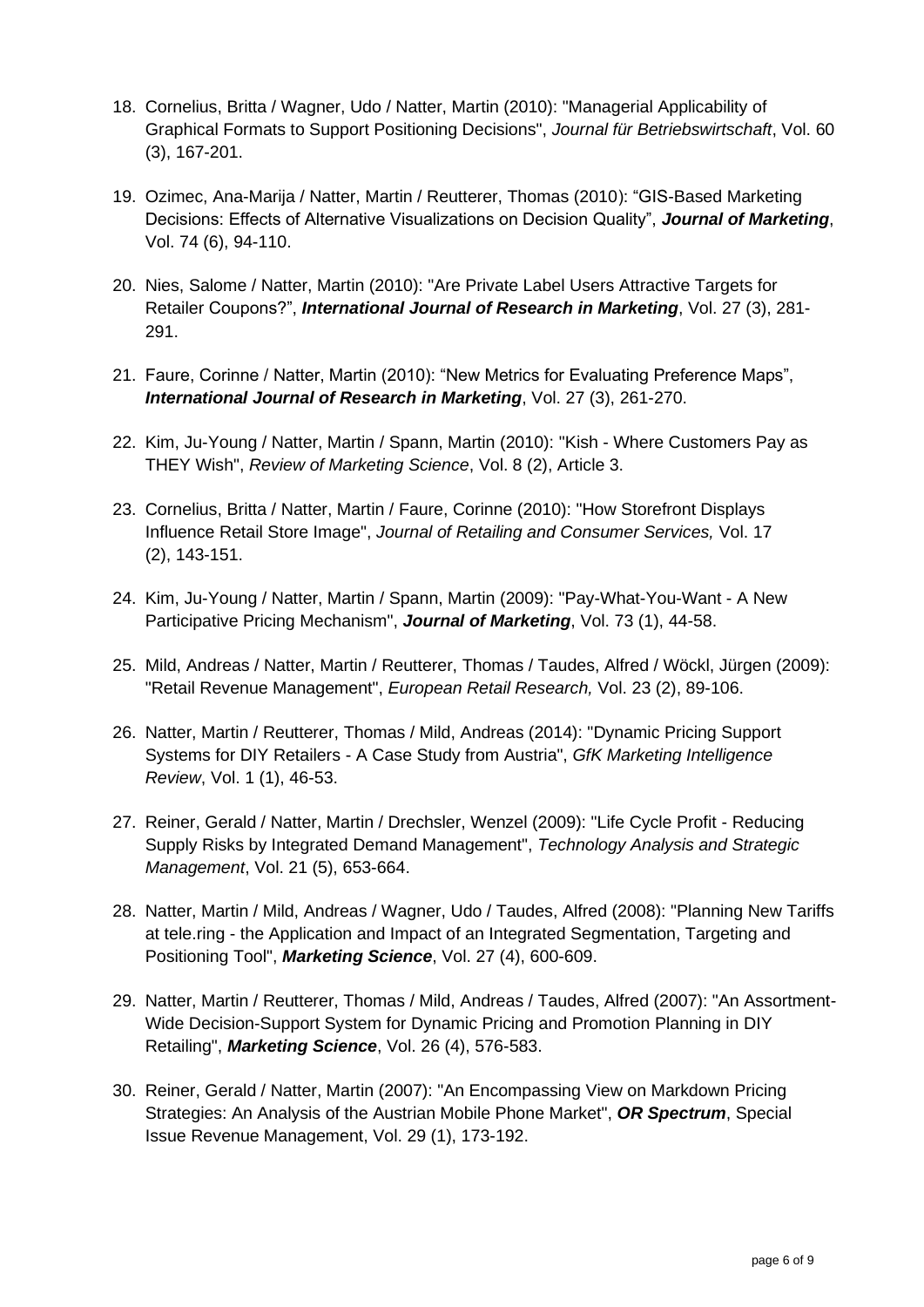- 31. Reutterer, Thomas / Mild, Andreas / Natter, Martin / Taudes, Alfred (2006): "A Dynamic Segmentation Approach for Targeting and Customizing Direct Marketing Campaigns", *Journal of Interactive Marketing*, Vol. 20 (3/4), 43-57.
- 32. Natter, Martin / Mild, Andreas / Taudes, Alfred / Geberth, Christian (2004): "Web-Based Knowledge Management in Product Concept Development - The DELI Approach", *International Journal of Electronic Business*, Vol. 2 (5), 471-479.
- 33. Bach, Heinz / Mild, Andreas / Natter, Martin / Weber, Andreas (2004): "Combining Socio-Demographic and Logistic Factors to Explain the Generation and Collection of Waste Paper", *Resources, Conservation & Recycling*, Vol. 41 (1), 65-73.
- 34. Natter, Martin / Mild, Andreas (2003): "DELI: An Interactive New Product Development Tool for the Analysis and Evaluation of Market Research Data", *Journal of Targeting, Measurement and Analysis for Marketing*, Vol. 12 (1), 43-52.
- 35. Mild, Andreas / Natter, Martin (2002): "Collaborative Filtering or Regression Models for Internet Recommendation Systems?", *Journal of Targeting, Measurement and Analysis for Marketing*, Vol. 10 (4), 304-313.
- 36. Natter, Martin / Weber, Andreas / Bach, Heinz / Mild, Andreas (2002): "A Multivariate Regression Model for Waste Glass Prediction", *Forum Ware International*, Vol. 30.
- 37. Natter, Martin / Feurstein, Markus (2002): "Real World Performance of Choice-Based Conjoint Models", *European Journal of Operational Research*, Vol. 137 (2), 448-458.
- 38. Natter, Martin / Mild, Andreas / Feurstein, Markus / Dorffner, Georg / Taudes, Alfred (2001): "The Effect of Incentive Schemes and Organizational Arrangements on the New Product Development Process", *Management Science*, Vol. 47 (8), 1029-1045.
- 39. Natter, Martin / Feurstein, Markus (2001): "Correcting for CBC Model Bias: A Hybrid Scanner Data - Conjoint Model", *The International Review of Retail, Distribution and Consumer Research*, Vol. 1 (3), 1-8.
- 40. Pennings, Enrico / Natter, Martin (2001): "Strategic Diversification and Capacity Utilization", *International Journal of Production Economics*, Vol. 72 (3), 261-272.
- 41. Reutterer, Thomas / Natter, Martin (2000): "Segmentation Based Competitive Analysis with MULTICLUS and Topology Representing Networks", *Computers and Operations Research*, Special Issue on Neural Networks for Business Applications, Vol. 27 (11), 1227-1247.
- 42. Feurstein, Markus / Natter, Martin (2000): "Fast High Precision Decision Rules for Valuing Manufacturing Flexibility", *European Journal of Operational Research*, Vol. 120 (1), 108-117.
- 43. Hruschka, Harald / Natter, Martin (1999): "Comparing Performance of Feed-Forward Neural Nets and K-Means for Cluster-Based Market Segmentation", *European Journal of Operational Research*, Vol. 114 (2), 346-353.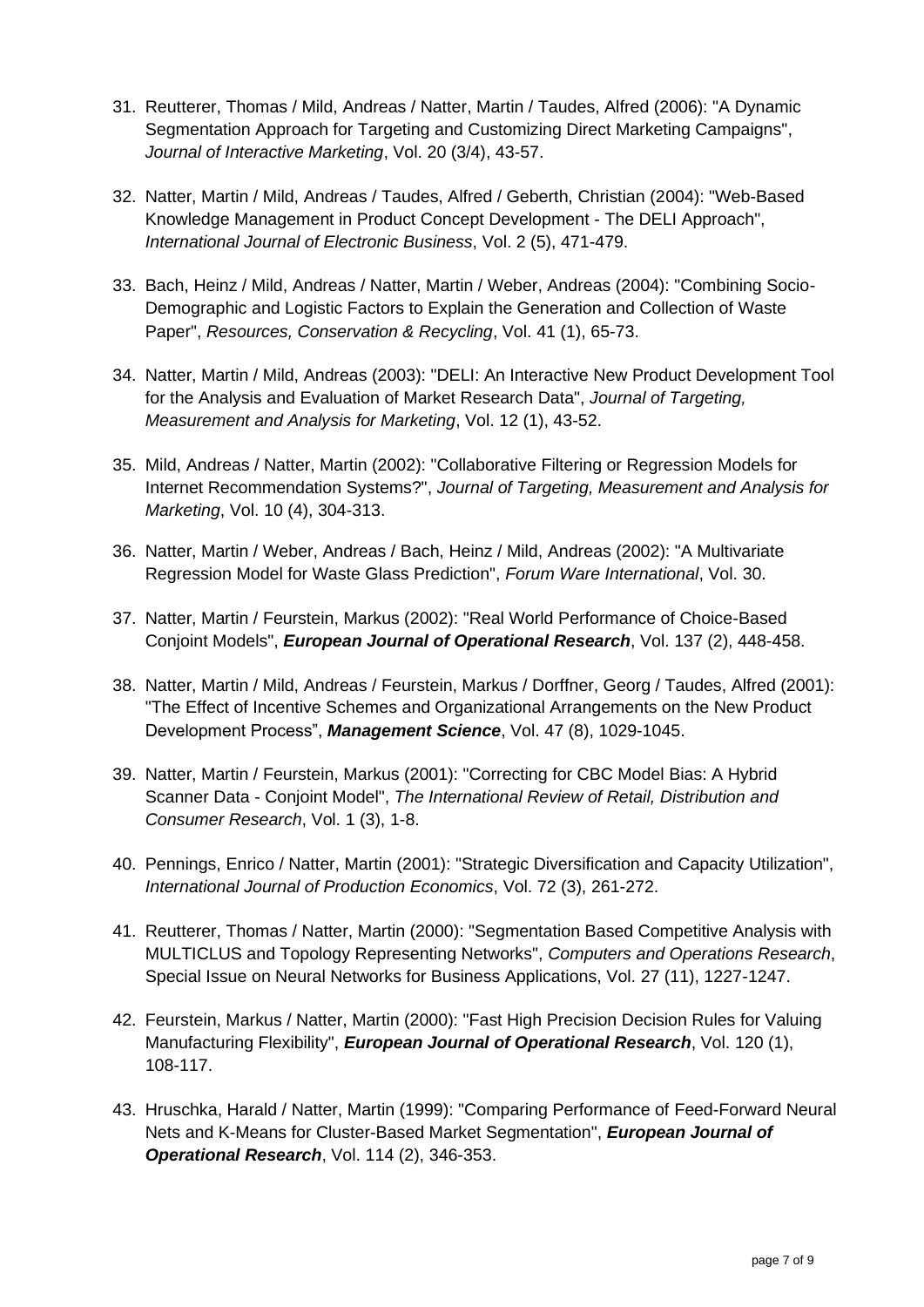- 44. Natter, Martin (1999): "Conditional Market Segmentation by Neural Networks: A Monte Carlo Study", *Journal of Retailing and Consumer Services*, Vol. 6 (4), 237-248.
- 45. Taudes, Alfred / Natter, Martin / Trcka, Michael (1998): "Real Option Valuation with Neural Networks", *International Journal of Intelligent Systems in Accounting, Finance and Management*, 7 (1), 43-52.
- 46. Natter, Martin / Hruschka, Harald (1998): "Evaluation of Aggressive Competitive Pricing Strategies", *Marketing Letters*, Vol. 9 (4), 337-347.
- 47. Haefke, Christian / Natter, Martin / Soni, Tarun / Otruba, Heinrich (1997): "Adaptive Methods in Macroeconomic Forecasting", *International Journal of Intelligent Systems in Accounting*, Finance and Management, Vol. 6 (1), 1-10.

# Invited Talks (selection)

- 2016 University of Regensburg, Germany
- 2015 Universidad Autónoma de Madrid, Spain University of Regensburg, Germany
- 2014 University of Zürich, Switzerland
- 2013 University of Wollongong, Australia Vienna University of Economics and Business Administration, Austria 2012 University of Vienna, Austria
	- London School of Business, England Universidad Autónoma de Madrid, Spain
- 2011 University of Vienna, Austria Koc University, Istanbul, Turkey
- 2010 ESSEC, Paris, France University of Göttingen, Germany Vienna University of Economics and Business Administration, Austria 2009 University of Hamburg, Germany
- 2008 Tilburg University, The Netherlands Erasmus University, Rotterdam, The Netherlands University of Mannheim, Germany

# Visiting / Guest Professor / Guest Lectures

- 2013 Visiting Prof., University of Wollongong, Australia
- 2009 Visiting Prof., Universidad Autónoma de Madrid, Spain
- 2004 Guest Lecture Goethe University Frankfurt, Germany
- 2002 Guest Lecture University of Vienna, Austria
- 2002 Visiting Prof., University of Essen, Germany

# Transfer Activities

- 2016 The Pilk. Bringing together Swiss industry and researchers to discuss and advance the digital transformation.
- 2006 2015 Director of [Goethe-Unibator,](http://goetheunibator.de/) the incubator of Goethe University, Frankfurt,